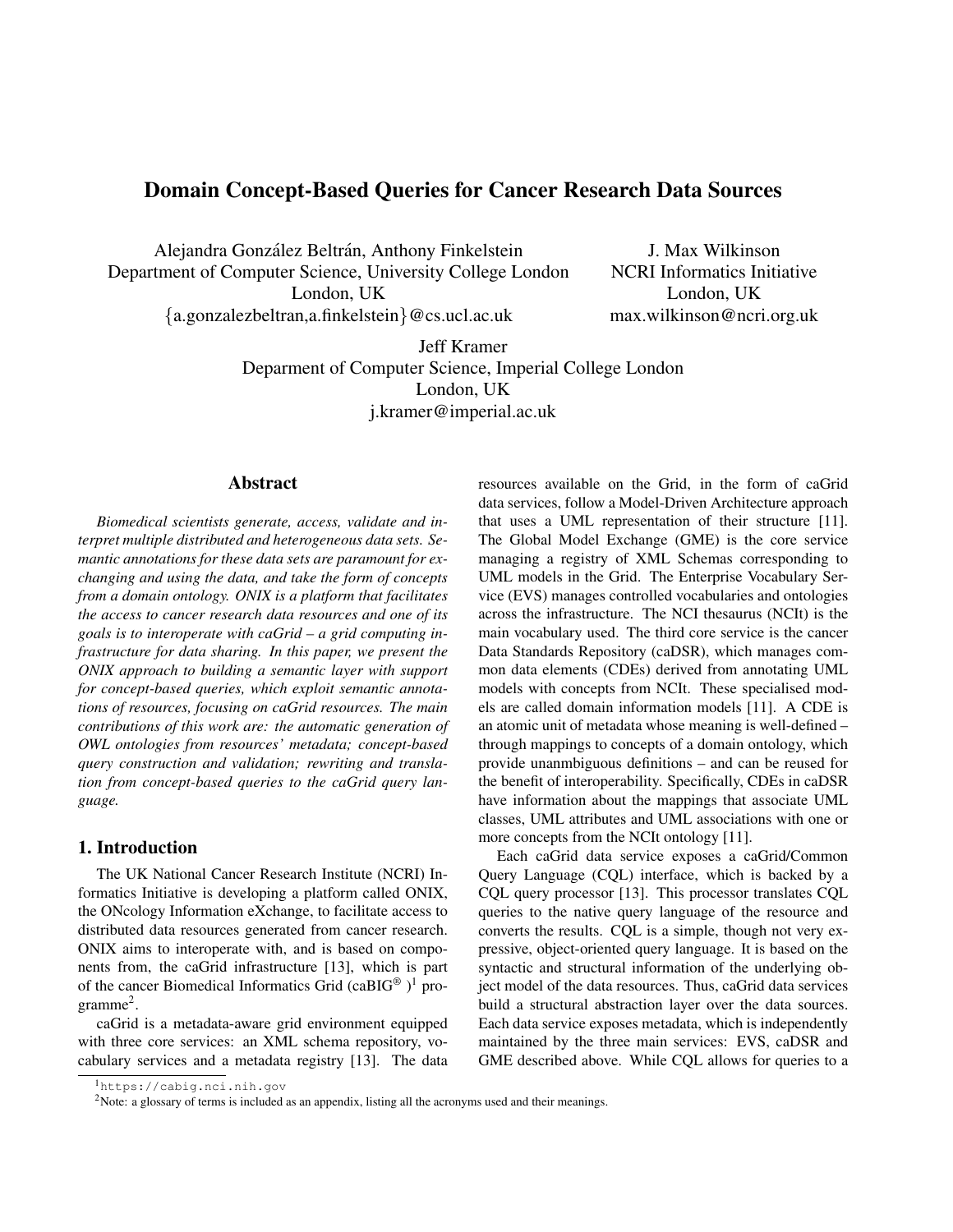single resource, DCQL (for distributed CQL) is a extended language for multiple resources. A Federated Query Processor (FQP) service deals with DCQL queries, translates them into CQL and submits them to target resources. Then, FQP retrieves the results for each independent resource.

Though caGrid is based on a rich metadata infrastructure, it does not support semantic queries nor data integration: two crucial problems for cancer researchers. Semantic queries are queries based on the relationships between entities rather than simply their syntax or structure. Data integration entails combining data from different resources to provide a unified view of the data.

In this paper, we present an approach that extends the caGrid infrastructure with a semantic layer that takes advantage of Semantic Web technologies by building ontological representations of the metadata. This approach deals with both problems – semantic queries and data integration. It has been been designed within the ONIX system so that non-caGrid resources can potentially be incorporated in the semantic layer, as long as these data resources provide wellannotated information models. In particular, in this paper we show the components required to support high-level and descriptive semantic queries, expressed using domain concepts, for caGrid resources. By high-level query, we refer to a query that can be written without specific details on the structure of the target resource. By descriptive query, we mean queries that provide the criteria for the desired data rather than the procedure to find the data. This works presents the theoretical framework and details on the prototype implementation for semantic queries. Moreover, our approach has also been applied for the problem of data integration over caGrid data services, and we refer the reader to [12] for more details.

This paper is organised as follows. Below, we present a motivating example for domain concept-based queries, which highlights the importance of this functionality. In Section 2, we outline the approach and present the system architecture to support semantic concept-based over caGrid. Sections 3 and 4 describe the two main components of the system. We analyse related work in Section 5 and conclude the paper in Section 6.

Motivating Example. To show the utility of our approach, we consider a motivating example given from the perspective of a biomedical scientist. Single Nucleotide Polymorphisms (SNPs) occur throughout the genome and have been shown to have associations with, and on rare occasion cause, a particular disease. SNPs can be characterised by their polymorphism, their location or where they exist within a gene. The gene *Transforming Growth Factor Beta 1* (TGFB1) has been implicated in many diseases, including cancer. A scientist is interested in examining the effect of all or certain SNPs present in the gene of TGFB1. To start, it is necessary to identify all the SNPs available for TGFB1.

As a target resource, the scientist can use the cancer Bioninformatics Infrastructure Objects (caBIO) caGrid data service [11]. Figure 1 shows the part of the caBIO UML model version 4.0 relevant for the query. Currently in ca-Grid, the scientist must know the structure of target resources in order to build a query to run against them. They must manually determine possible, or rational, connections within the model and/or between different models. In caBIO, it is necessary to determine the path associating a SNP with a gene. Figure 1 shows that the *SNP* class is associated with *RelativeLocation*, which is a generalisation of *MarkerRelativeLocation* and *GeneRelative-Location*. In other words, *RelativeLocation* is the parent class of the other two. In UML, associations are inherited and thus, the class *SNP* is associated with the two children classes: *MarkerRelativeLocation* and *GeneRelativeLocation*. In turn, the *GeneRelativeLocation* class is associated with the class *Gene*. Consequently, SNPs associated with genes can be retrieved by considering the following path between the UML classes: *SNP* → *GeneRelativeLocation*  $\rightarrow$  *Gene.* Listing 1 shows the resulting CQL query, where the path of associations and attribute conditions have to be stated. Thus, this query is procedural rather than descriptive. At the time of writing, this query cannot be written using the caGrid portal<sup>3</sup>, because inherited associations are not considered in the query builder.



#### Figure 1: Part of the caBIO 4.0 model

We note that while UML models are annotated with concepts from NCIt, these concepts are not used for query construction, as shown above. Our aim is to allow scientists to build queries based on domain concepts, rather than on syntax and structure of the resources. Considering NCIt<sup>4</sup> concepts, SNPs correspond to the concept *Single Nucleotide Polymorphism* (C18279), and genes corre-

<sup>3</sup>http://cagrid-portal.nci.nih.gov, version 2.2

<sup>&</sup>lt;sup>4</sup>We are considering the current OWL version of NCIt, namely version 9.02d.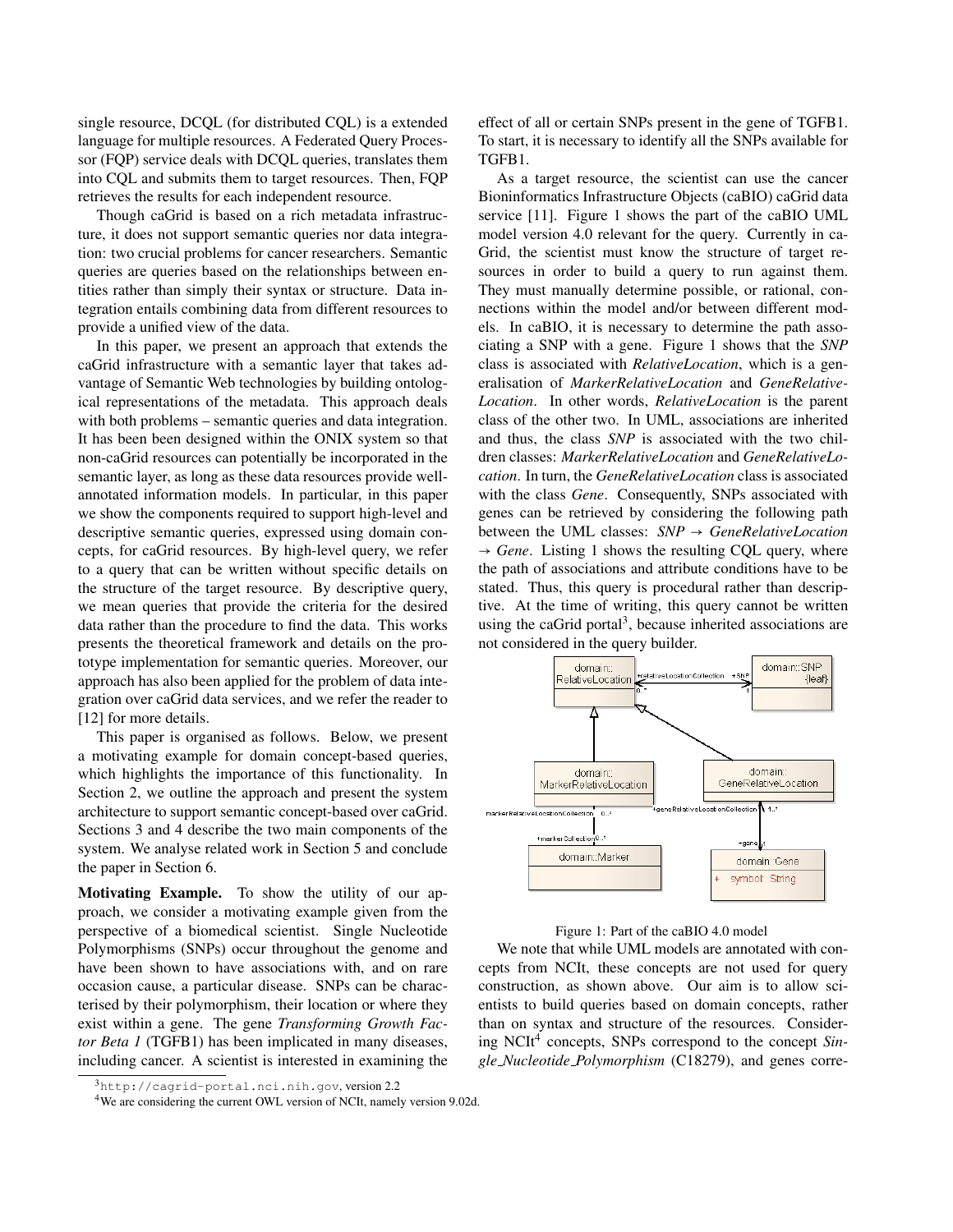spond to the concept *Gene* (C16612). From now on, we will refer to the concept *Gene* as *GeneConcept*, to distinguish it from the *Gene* class. Additionally, the symbol of a gene should have concept *Gene Symbol* (C43568). Consequently, a scientist can think much more naturally about the query as: find objects annotated with *Single Nucleotide Polymorphism* that have an association with objects annotated with *GeneConcept*, which in turn have an attribute whose concept is *Gene Symbol*. In the rest of the paper, we present several processing steps to translate from a concept-based query, similar to the natural language expression above, into a CQL query. We will revisit the motivating example in each step as a way of exemplifying the process, which involves, among other things, finding possible paths between classes and will be automated.

Listing 1: CQL Query

| $\langle$ ns1:CQLQuery xmlns:ns1="http://CQL.caBIG/1/gov.nih.nci.cagrid.CQLQuery">     |  |
|----------------------------------------------------------------------------------------|--|
| $\langle$ ns1: Target name="gov.nih.nci.cabio.domain.SNP">                             |  |
| $\leq$ ns1: Association name="gov.nih.nci.cabio.domain.GeneRelativeLocation" roleName= |  |
| "relativeLocationCollection">                                                          |  |
| $\langle$ ns1: Association name="gov.nih.nci.cabio.domain.Gene" roleName="gene">       |  |
| $\langle$ ns1: Attribute name="symbol" predicate="EQUALTO" value="TGFB1"/>             |  |
| $\langle$ /ns1: Association $>$                                                        |  |
| $\langle$ /ns1: Association $>$                                                        |  |
| $\langle$ /ns1:Target $>$                                                              |  |
| $\langle$ /ns1:CQLQuery>                                                               |  |

### 2. Approach and System Architecture

Supporting concept-based queries, as in the example, involves reasoning over resources' metadata. Semantic Web technologies deal with knowledge representation and reasoning. Reasoning refers to the process of making explicit knowledge that is otherwise implicit in the given representation [1]. The Web Ontology Language  $(OWL)^5$  is a W3C recommendation for knowledge modeling, which has formal foundations in Description Logics (DLs) [1]. To be able to reason about metadata, we propose building a semantic layer within ONIX, on top of the current caGrid structural layer. This semantic layer is based on OWL ontological representations of the caGrid information models, which offer an integrated view of their syntax, structure and semantics. The approach can be applied to other systems as long as they deal with annotated UML models.

Figure 2 shows the extension of the caGrid serviceoriented architecture with novel semantic services (shaded). In particular, in this paper we will present two components:

- OWL generation service : in charge of developing OWL ontologies from information models (annotated UML models)
- Semantic query service : responsible for rewriting, translating and processing semantic queries at different levels of abstraction with CQL/DCQL as a target language.

We have developed prototype implementations of these components, using the OWLAPI $6$  and the Pellet reasoner<sup>7</sup>.

6OWLAPI,http://owlapi.sourceforge.net/

7Pellet, http://clarkparsia.com/pellet/

The OWL generator uses as metadata provider either a particular caGrid data service, given its URL, or the caDSR service, given the project name under which the model is registered in caDSR. The semantic query prototype supports queries over single caGrid data services, which are transformed to CQL queries.



## 3. OWL generation from caGrid Information Models

UML and OWL are representation languages designed to address the needs of object-oriented development and semantic web, respectively. While both languages share some common constructs (e.g. the class element, generalisations, associations), there are significant differences be-

<sup>5</sup>http://www.w3.org/TR/owl-ref/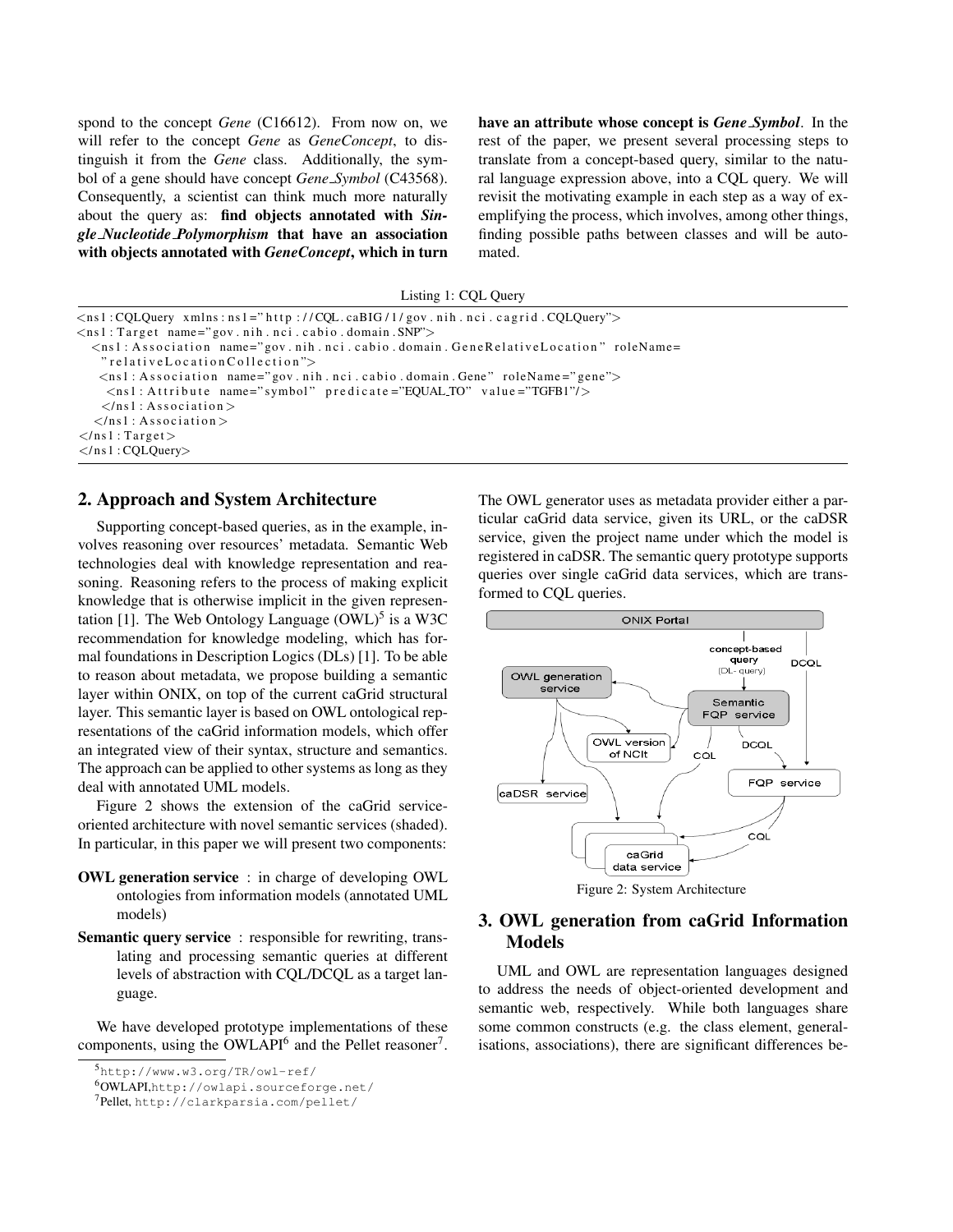tween them. UML is a visual language with no formal underpinnings, while OWL has formal semantics based on DLs [1]. Additionally, UML uses a Closed World Assumption (CWA) but OWL uses an Open World Assumption (OWA)[1]. Basically, the distinction lies in the treatment of absence of information: what is not known to be true in CWA is assumed to be false, but no assumptions are made in OWA about its truth value.

There have been several approaches converting UML into OWL and vice versa. A review is presented in Section 5. All the approaches map UML classes to OWL classes, UML attributes to datatype properties and UML associations to object properties. To the best of our knowledge, semCDI [15] is the only UML-to-OWL conversion over ca-Grid models: it adopts the previously mentioned mapping but also considers annotated UML classes. A NCIt concept is mapped to an OWL class and the UML class/concept relationship is modeled as subsumption, i.e. the UML class as a subclass of the concept class. However, only isolated concepts from NCIt are included in the ontology and no other annotations of UML constructs are considered (e.g. annotations for UML attributes).

semCDI representation has some issues. If NCIt is imported, using subsumption for UML class/concept relationship may result in an inconsistent ontology. This is due to the UML classes annotated with disjoint NCIt concepts. For example, in caBIO 4.0, the *RelativeLocation* class has the concepts *Location*, *Relative Value* and *Chromosome*, where the first two subcasses of *Properties or Attributes* in NCIt and *Chromosome* is subclass of *Anatomic Structure System or Substance*, and these two higher-level concepts are disjoint. If UML attributes are modeled as datatype properties, as in semCDI, their annotated concepts could only be included as OWL annotations properties, which are used to represent metadata on OWL constructs, but are not considered in reasoning. Thus, in semCDI representation, it is not possible to reason about UML attributes' annotations.

For the reasons stated above, in our annotated-UML-to-OWL transformation, UML attributes are mapped to OWL classes and the UML construct/concept relationship is modeled as an object property. We follow a modular approach for the development of the ontologies, which preserves NCIt semantics and it is described below.

We generate two alternative information model ontologies, following the same pattern, according to the reasoning needs for semantic queries or data integration support. For example, for data integration, we include cardinality restrictions to represent multiplicity of UML associations [12]. Below, we focus on the generated ontology for semantic queries and will show that it cannot contain cardinality restrictions. The generated ontologies model services' metadata but can also be extended to contain instance data as individuals, as shown in [12].

NCIt semantics. To perform semantic queries and data integration, it is required to derive knowledge from NCIt onto the information models. This can be achieved by importing NCIt and using reasoning. However, NCIt is a very large ontology, which covers the entire biomedical domain. In terms of performance, reasoning over the whole NCIt is expensive. Each information model is only concerned with a subset of the knowledge represented by NCIt. Thus, for efficiency and succinctness, we build NCIt modules using the methodology from [9], which balances the trade-off between the properties of safety, coverage and economy. Safety ensures that the semantics of imported concepts is not changed [9]. Coverage refers to importing everything that is relevant and economy stipulates that only what is relevant for the chosen terms should be imported [9]. It is observed that using the relevant module from NCIt for a particular information model is enough for formulating all possible concept-based queries over it: due to the coverage criterion, if a concept has been used to annotate the information model, it will be present in the extracted module.

Semantic Query ontology. We developed an ontology defining the semantic query vocabulary. This is a combination of UML constructs and semantic annotations. We included OWL classes called *UMLClass* and *UMLAttribute* to represent the base class for all UML classes and attributes, respectively. The object property *hasConcept* is used to model UML construct/NCIt concept relationship, *hasAssociation* to represent UML associations between classes, *hasAttribute* to represent a relationship between a *UML-Class* and a *UMLAttribute*. The property *hasAssociation* is defined as transitive to allow inference of paths between classes. We also included a datatype property *hasValue* to represent the relationship between a *UMLAttribute* individual to its data value.

Data Service ontology. To generate a data service ontology, we use its metadata to extend the semantic query ontology (see Figure 3). All UML classes and UML attributes are defined as subclasses of *UMLClass* and *UMLAttribute*, respectively. The properties *hasConcept*, *hasAssociation* and *hasValue* link classes and attributes as explained above, using existential relationships. Each UML association is defined as subproperty of *hasAssociation*. Inherited associations are represented explicitly (e.g the OWL class *SNP* is associated with the OWL class *GeneRelativeLocation* through the object property *relativeLocation*, where *relativeLocation* is a subproperty of *hasAssociation*). Consequently, we have built a hierarchy of properties deriving from *hasAssociation*, a transitive property. To ensure decidability, OWL-DL imposes that no cardinality restrictions

<sup>8</sup>http://www.w3.org/TR/owl-ref/#OWLDL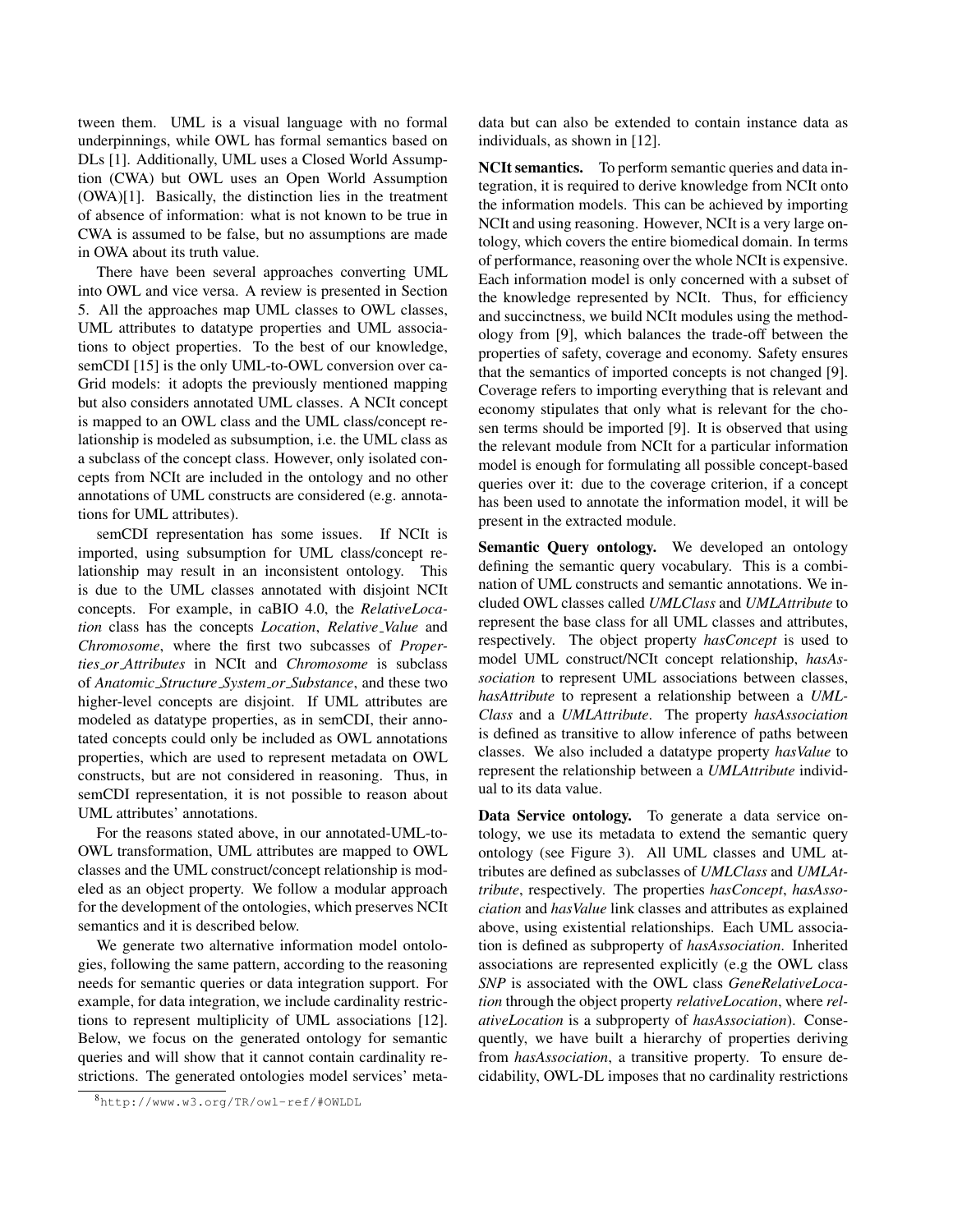can be placed on transitive properties or their inverses or any of their subproperties $8$ . Thus, we use existential restrictions and build a different ontology for data integration [12], if cardinality restrictions between individuals needs to be represented.



Figure 3: Extract from caBIO 4.0 ontology

Motivating Example Revisited. Considering the motivating example, we build the ontology from caBIO data service metadata (see Figure 3). A DL-query is a query specified as an OWL class description. Using Manchester OWL (MOWL) Syntax [8], the DL-query denoting SNPs associated with Genes whose symbol is "TGFB1" is as shown in Listing 2. This is how the query written by the scientist looks like in our system. We note that this query is similar to the natural language expression presented when introducing the example in Section 1, especially when contrasted with the CQL query from Listing 1.

This DL-query is expressed just using concepts from NCIt and, in contrast to the CQL query, it does not explicitly state the path to follow from a SNP to a Gene. The advantage of building the query using concepts from NCIt is that these are concepts from the biomedical domain the scientist is familiar with. A benefit of MOWL Syntax is that uses infix notation (hasConcept some GeneConcept) rather than prefix notation of DLs (∃ hasConcept.GeneConcept). Thus, it is closer to the natural language query from Section 1. This query is high-level and descriptive: the query is not based on the structure of the target resources and it does not specify the procedure to find the data, i.e. the path between UML classes, but the criteria for the desired data. Even though building a DL-query requires some training, this process could be guided through an appropriate user interface. Additionally, a controlled natural language layer could be built on top of the semantic layer.

In the next section, we will show the different steps required to translate from this type of DL-query to one or more corresponding CQL queries (if more than one path can be followed between two classes).

Listing 2: Concept-based query given by the user

has Concept some Single\_Nucleotide\_Polymorphism and has Association some (has Concept some GeneConcept and has Attribute some (has Concept some Gene Symbol and has Value value "TGFB1"))

### 4. Query Rewriting and Translation

In order to translate from DL-queries to D/CQL, we follow several steps involving query rewriting and translation. There are approaches translating DL-queries [14] and SPARQL queries [4] into object-oriented languages. Below, we describe an approach similar to [14], converting DL-queries into CQL, via a formalism for object-queries called the Monoid Comprehension Calculus (MCC) [6]. Using MCC ensures support for optimisations and easy treatment for other target languages (including future versions of CQL). Peim *et al* [14] require that an acyclic set of definitions is defined to be able to rewrite a DL query through an expansion algorithm. In contrast, we support DL-query rewriting through justifications of entailments [10] within the information model ontology.

### 4.1. DL Query Validation and Rewriting

To be valid, the DL-query must entail an OWL Class *C*, subclass of *UMLClass*, which is the type of the objects to be retrieved. As the data service ontology only contains terminology expression but no individuals, we first eliminate the expressions using datatype properties but keep track to which DL expression they are associated with, obtaining:

 $Q \equiv$  has Concept some Single\_Nucleotide\_Polymorphism and has Association some (has Concept some GeneConcept and has Attribute some (has Concept some Gene\_Symbol)

such that  $SNP \subseteq Q$ . Given  $Q$ , which uses NCIt terms, we will rewrite it into a DL-query only using terms of a specific data service. Our rewriting method obtains queries that represent a subset of *Q* and uses justifications of the entailment  $SNP \n\subseteq Q$ , in the case of the example. A justification is a minimal set of axioms sufficient to produce an entailment [10]. Kalyanpur et al [10] present algorithms for computing all the justifications of an entailment in OWL-DL ontologies. While justifications were designed to improve understandability of ontologies and debugging, we use them to derive the paths connecting UML classes in the model. Below, we analyse the rewriting process with respect to the motivating example.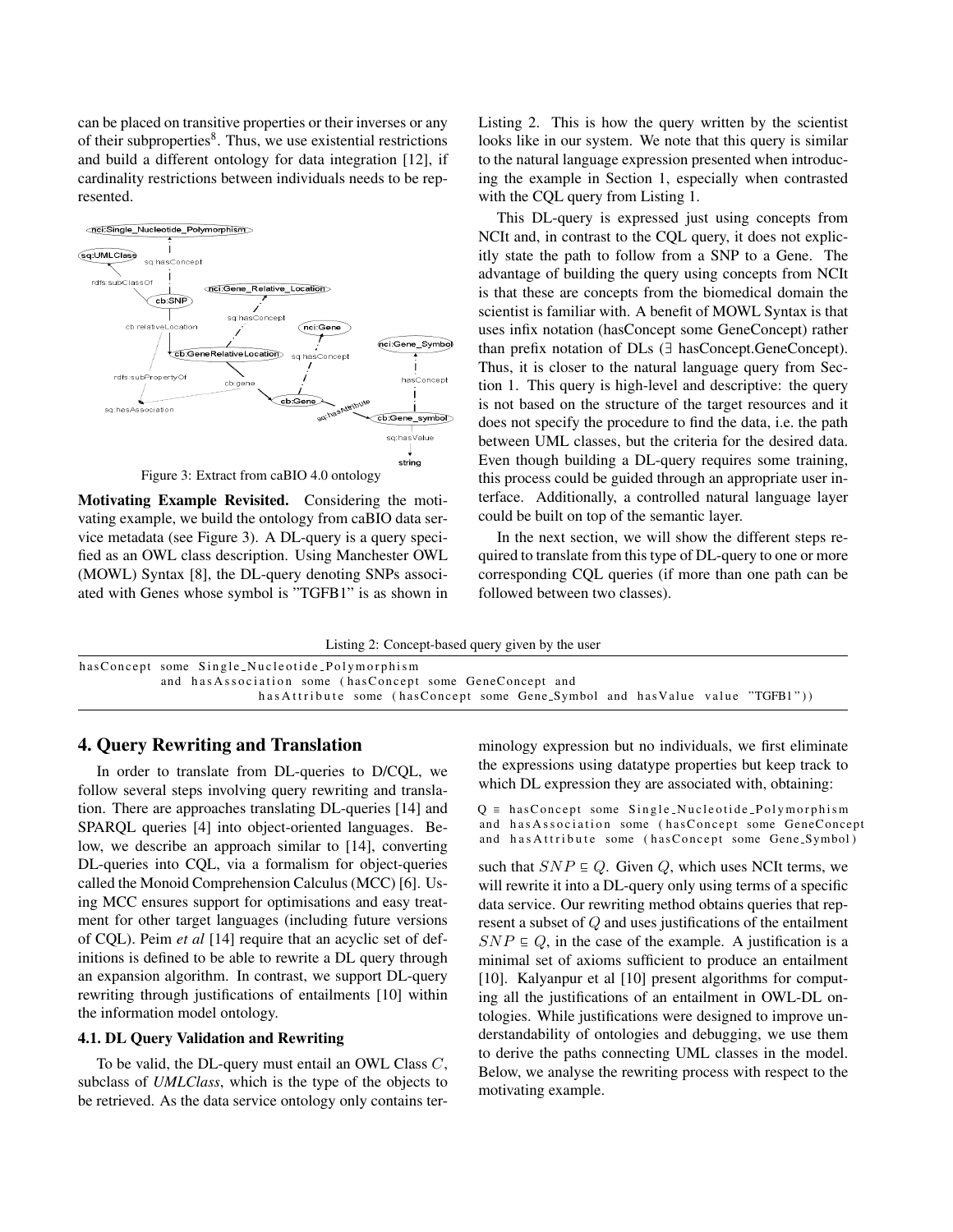Motivating example revisited. Classifying the ontology using an OWL-DL reasoner, such as Pellet [16], *SNP* is inferred as a subclass of *Q*. The explanation set [10] for the subsumption  $SNP \subseteq Q$  includes the axioms presented in Listing  $3^9$ .

Then, we filter the explanation set so that axioms using only NCIt concepts are not included. In this case, axioms from caBIO are 1, 4 and 9 above. We combine left-handside expressions with right-hand-side expressions. Then, we incorporate expressions using datatype properties that were eliminated in the validation step. The rewritten DL-query is given in Listing 4.

Through this query rewriting process, from a domainconcept-based query we obtained a DL-query using concepts from the caBIO ontology. We note that the reasoning process (using explanations) inferred that the SNP class is associated with the Gene class through the GeneRelative-Location class (see Listing 4), while this was not explicitly stated in the original DL-query (see Listing 2).

It is noted that, as there might be several explanations for an entailment, a single original DL query may result in several rewritten DL queries (an eventually several CQL queries). These will be following different paths through the associations on the model and thus, each rewritten query will have distinct meaning. The user will be presented with the alternative rewritten query to use, ie. which association path within the model is of interest.

| $m_{\rm F}$ $\sim$ . $m_{\rm F}$ $\sim$ $m_{\rm F}$ $\sim$ $\sim$ $\sim$ $\sim$ |
|---------------------------------------------------------------------------------|
| $\sim$ SNP $\equiv$ relative Location Collection some Gene Relative Location    |
| $\alpha$ relative Location Collection $\epsilon$ has Association                |
| 3 has Association is transitive                                                 |
| 4 GeneRelativeLocation $\subseteq$ gene some Gene                               |
| $5 \text{ gene } \equiv \text{hasAssociation}$                                  |
| 6 Gene-symbol $\subseteq$ has Concept some Gene-Symbol                          |
| 7 Gene $\subseteq$ has Concept some Gene Concept                                |
| $\text{s}$ SNP $\text{ } \in$ has Concept some Single-Nucleotide-Polymorphism   |
| $\circ$ Gene $\subseteq$ has Attribute some Gene_symbol                         |
| $Q \equiv$ has Association some (has Concept some GeneConcept)                  |
|                                                                                 |
|                                                                                 |

Listing 4: DL-query using only elements from caBIO ontology

SNP and relativeLocationCollection some (GeneRelativeLocation and gene some (Gene and has Attribute some Gene\_symbol and has Value value "TGFB1")

#### 4.2. DL query to MCC Translation

The monoid comprehension calculus (MCC) is a formal framework expressing collection types to support object queries optimizations [6]. Object queries involve collections (e.g. sets, lists, bags), whose semantics can be captured by monoid comprehensions (MC). In this paper, we provide informal definitions of the entities we use here and refer the reader to [6] for more details.

A monoid of type *T* is an algebraic structure defined by the pair  $(\oplus, Z_{\oplus})$  where  $\oplus : T \times T \to T$  is an associative funcion and  $Z_{\oplus}$  is the left and right identity of  $\oplus$ . A collection monoid is a monoid for a collection type (e.g. lists or bags) and must also specify a unit function building a singleton collection.

A MC takes the form  $\oplus \{e \mid \overline{q}\}$ , where  $\oplus$  is a monoid operator called the *accumulator*, *e* is the *header* and  $\overline{q}$  =  $q_1, \ldots, q_n, n \geq 0$  is a sequence of *qualifiers*. A qualifier can take the form of a *generator*,  $v \leftarrow e'$  with *v* a range variable and *e*′ an expression constructing a collection, or a *filter* predicate. The symbol ⊎ denotes the accumulator for bags. As bags are unordered collections of values that may have duplicates, ⊎ is commutative but not idempotent [6]. For example,  $\forall \{x \mid x \leftarrow \{1,2\}\}\$ is the monoid comprehension representing the bag  $\{\{1,2\}\}.$ 

In the table below, we present the basic transformations from Manchester OWL (MOWL) Syntax to MCC, where  $D_p$  denotes the domain of property  $p$  and  $A'$  denotes the transformation of expression *A*. This transformation is similar to [14]. After applying the transformation, the MC is normalised following Fegaras' algorithm [6] to obtain an unnested MC expression.

| <b>MOWL</b> Syntax | MCC.                                                                           |
|--------------------|--------------------------------------------------------------------------------|
| p some C           | $\biguplus \{d \mid d \leftarrow D_p, c \leftarrow C'\}$                       |
| A and B            | $\biguplus \{a \mid a \leftarrow A', b \leftarrow B'\}$                        |
| A or B             | $(\uplus {a \mid a \leftarrow A'} ) \uplus (\uplus {b \mid b \leftarrow B'} )$ |

Motivating example revisited. Using the above transformation over the example query and the normalisation algorithm, we obtain the following MCC expression:

<sup>9</sup><sup>⊑</sup> represents subclass and subproperty relation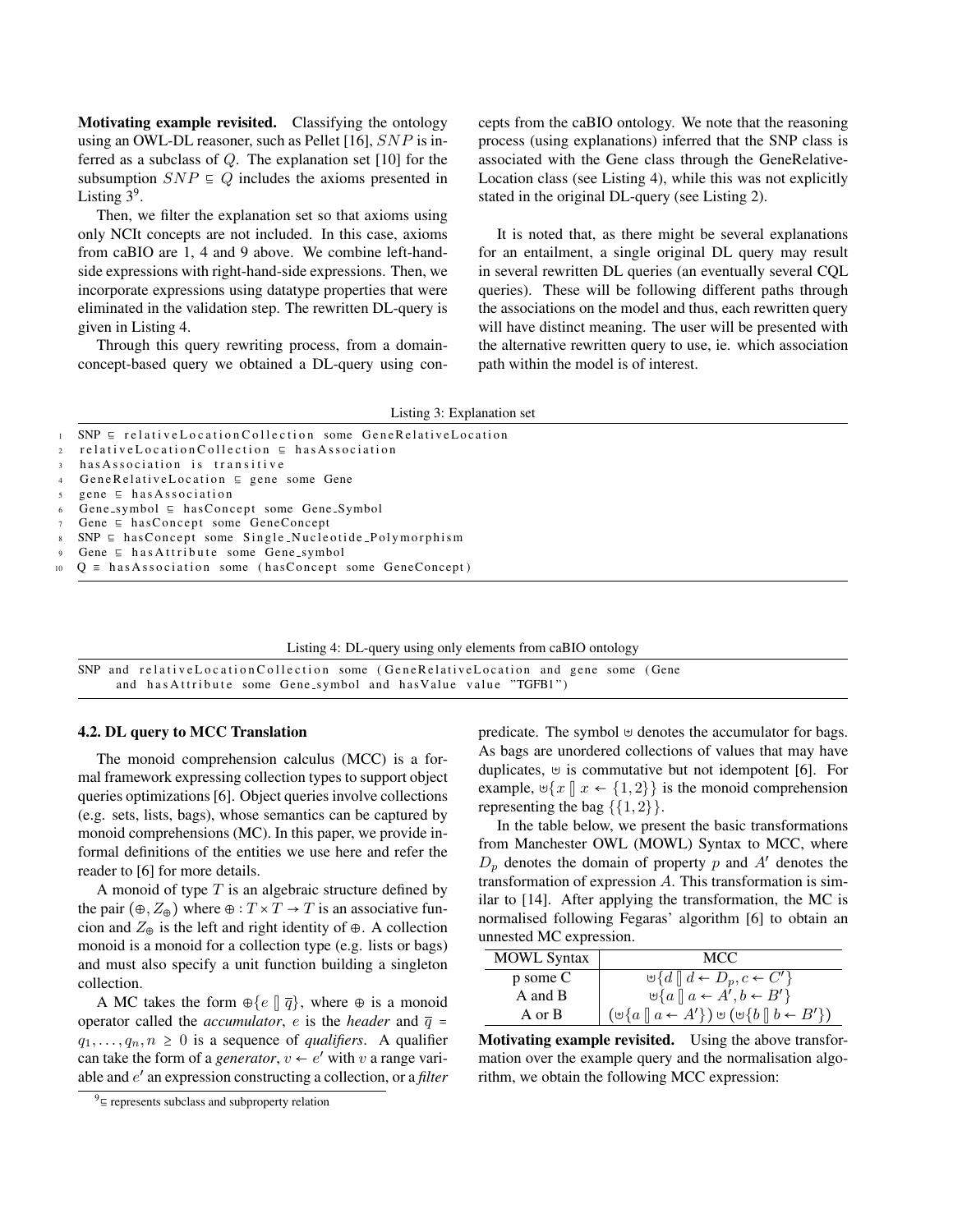Listing 5: MCC expression corresponding to the DL-query

| $\forall$ $\{ s \mid s \leftarrow SNP, r \leftarrow s.\text{relativeLocationCollection}, r \leftarrow GeneRelativeLocation,$ |  |
|------------------------------------------------------------------------------------------------------------------------------|--|
| $g \leftarrow r$ gene, $g \leftarrow$ Gene, $a \equiv g$ symbol, $a \leftarrow$ Gene symbol}                                 |  |

#### 4.3. MCC to CQL

As mentioned in the introduction, CQL is the common query language used across caGrid data services. The current version of CQL allows users to retrieve objects of a single class, indicating predicates on its attributes, associations and predicates on the associated classes. In this section, we will show the translation from a MCC expression to CQL. Considering the motivating example, the translation converts the MCC of the previous section (Listing 5) to the CQL query in the introduction (Listing 1).

The main components of a CQL query are $10$ :

Target : indicating the type of objects to be retrieved

Attribute : indicating a restriction for an attribute of a particular object (both the Target or an object referred through an association)

Association : indicating a related object

Additionally, CQL can contain Query Modifiers, indicating to return a 'count only' result, the whole objects, a single Distinct Attribute or a selection of Attribute Names for the target object. These modifiers cannot be expressed in the DL query. The translation from DL-query to CQL, via MCC, will consider retrieving full objects as default. Before submitting the resulting CQL query, the user will be asked to set the query modifiers.

CQL has some known caveats<sup>11</sup>: it retrieves just objects of the Target type (not even subclasses of the Target type), only attributes with simple XML schema types are allowed to restrict the query or as return values, the association objects can be used to impose restrictions on the result type but cannot be returned.

Translating the MCC expression into CQL amounts to: include as Target in CQL the expression for the variable in the head; include an Association per each pair of generators, one determining the name (the class to which they belong) and the other identifying the role name; include an Attribute restriction for each filter.

## 5. Related Work

UML-to-OWL transformations Existing transformations were motivated by different applications and were specified in varying levels of detail.

Berardi *et al* [2] developed a description logics representation of UML class diagrams to detect inconsistency and redundancy by reasoning over them. Their transformation is not exhaustive, since their focus is on performance analysis of reasoning over UML diagrams.

The Object Management Group developed the Ontology Definition Metamodel  $(OMG ODM)^{12}$ , comparing and contrasting UML and OWL and presenting an exhaustive transformation.

Djurić et al [7] extended UML by defining an UML profile for OWL, based on OMG ODM, which extends UML models with tagged values and stereotypes. These extended UML models can be automatically transformed to an OWL representation.

The UMLBackend<sup>13</sup> plug-in for Protégé is an implementation translating UML to OWL and vice versa. It considers a subset of UML constructs.

Evermann [5] presents a conversion between UML and OWL, and vice versa, with the objective of describing Bunge's upper-level ontology, specified in natural language, and allows its wider use.

Shironoshita *et al* [15] presented semCDI, which uses a UML-to-OWL transformation for caGrid information models. We analysed this transformation in detail in Section 3.

Semantic queries over grid systems Other systems have exploited semantic web technologies to support semantic queries for distributed databases in grid environments. Dart-Grid [3] builds RDF views of legacy databases to support RDF queries over the instance data. ACGT [17] uses grid middleware and supports SPARQL queries over resources. semCDI [15] extends caGrid and supports SPARQL querying by translating SPARQL to CQL. The details of this transformation are not described and using MCC as intermediate languages provides generality and support for optimisations, even for SPARQL [4]. Additionally, none of these systems have focused on providing a high-level query language support over metadata.

### 6. Conclusions and Future Work

This paper presented a semantic layer approach, designed within the ONIX system, to support high-level conceptbased queries over semantically annotated data sources. This functionality is important for ONIX success within the biomedical community.

We applied the approach to the caGrid infrastructure, where running queries against data services requires to

<sup>10</sup>http://cagrid.org/display/dataservices12/CQL

<sup>11</sup>http://cagrid.org/display/dataservices12/CQL

<sup>12</sup>http://www.omg.org/cgi-bin/apps/doc?ptc/07-09-09.pdf

<sup>13</sup>http://protege.cim3.net/cgi-bin/wiki.pl?UMLBackend